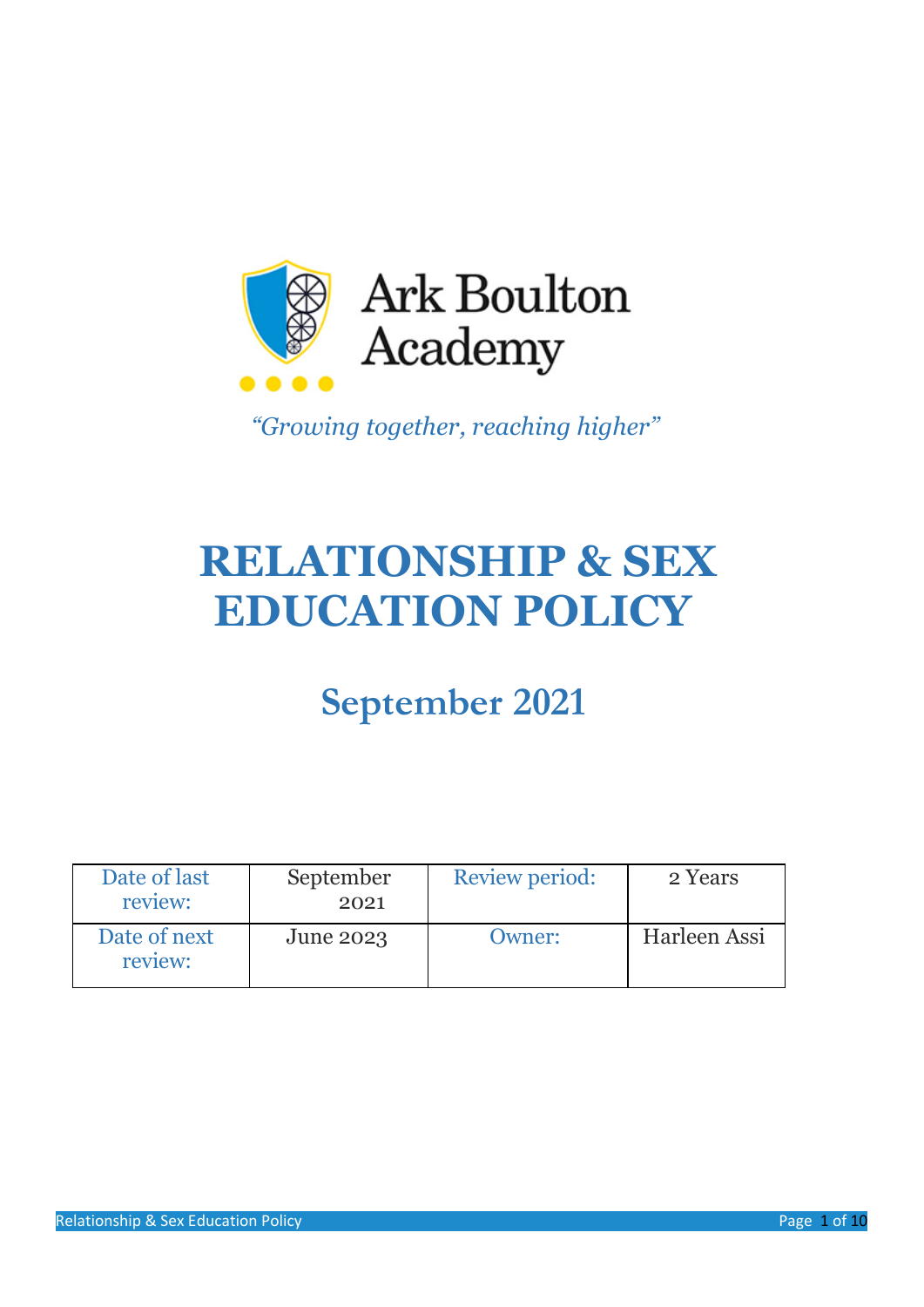# POLICY INFORMATION

# Named personnel with designated responsibility for

| Academic Year Designated | Senior<br>Person | Deputy<br>Designated<br><b>Senior Person</b> | Nominated<br><b>Governor</b> | Chair of<br>Governors |
|--------------------------|------------------|----------------------------------------------|------------------------------|-----------------------|
| 2021                     | Harleen Assi     | Craig Hetherington                           |                              | <b>Mark Gregory</b>   |

#### Policy Review Dates

| Review Date       | <b>Changes Made</b> | By Whom    |
|-------------------|---------------------|------------|
| June 2016         | Policy created      | <b>SLT</b> |
| June 2017         | Policy reviewed     | <b>SLT</b> |
| September<br>2021 | Policy updated      | <b>SLT</b> |

# Ratification by LGB

|                  | Academic Year Date of Ratification | Chair of<br>Governors |
|------------------|------------------------------------|-----------------------|
| November<br>2021 |                                    | <b>Mark Gregory</b>   |

# Dates of staff training for this academic year (if applicable)

| Academic Year 2016/17 |              |       |  |
|-----------------------|--------------|-------|--|
| Date                  | Course Title | Staff |  |
|                       |              |       |  |
| <b>TBC</b>            |              |       |  |
|                       |              |       |  |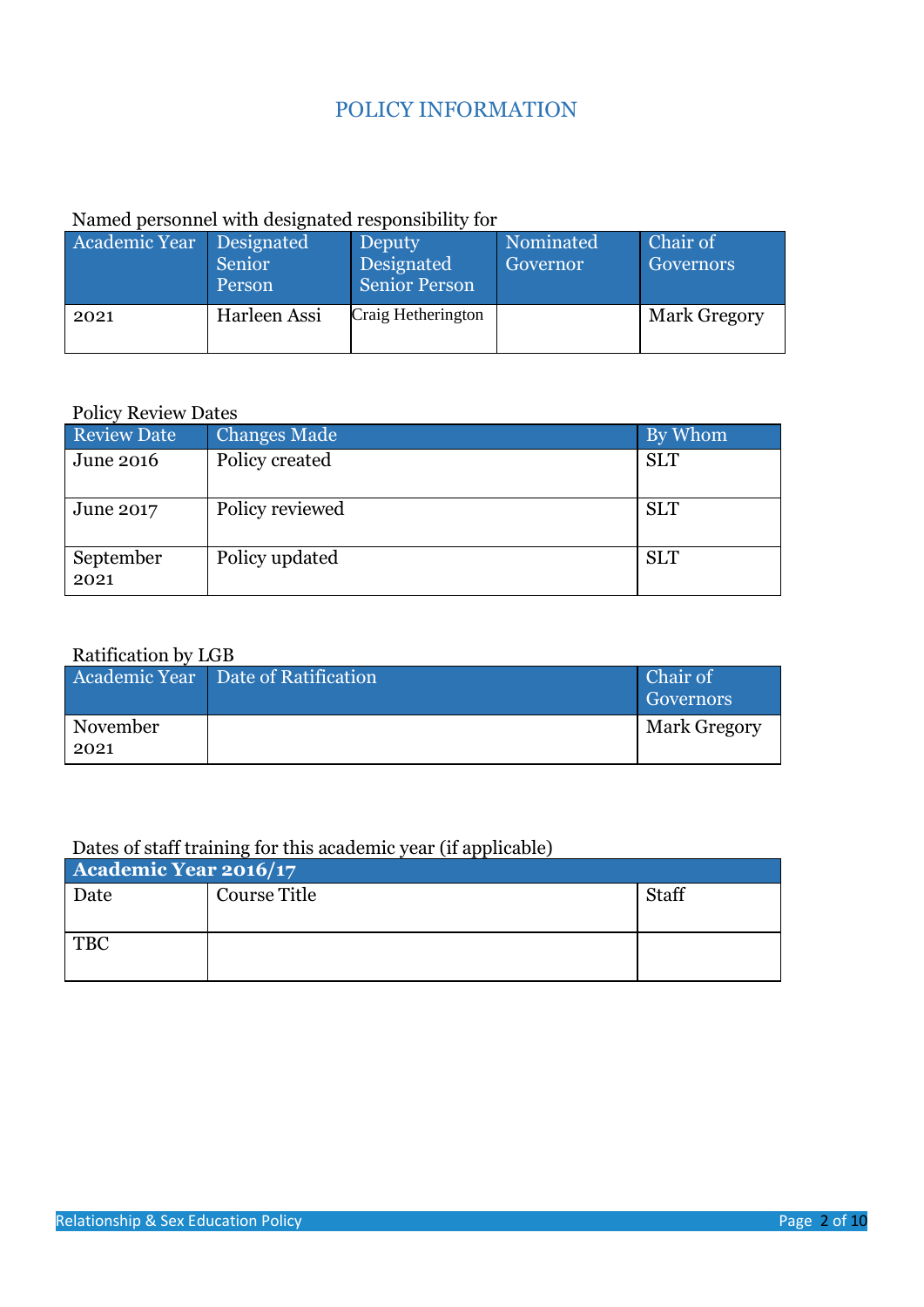# **CONTENTS**

- 1. Introduction Page 4
- 2. Aims Page 4
- 3. Objectives Page 4
- 4. Implementation Page 5
- 5. Sexual Bullying Page 7
- 6. Moral and Values Framework Page 7
- 7. Appendix  $1 -$  Specific Issue Statements Page 9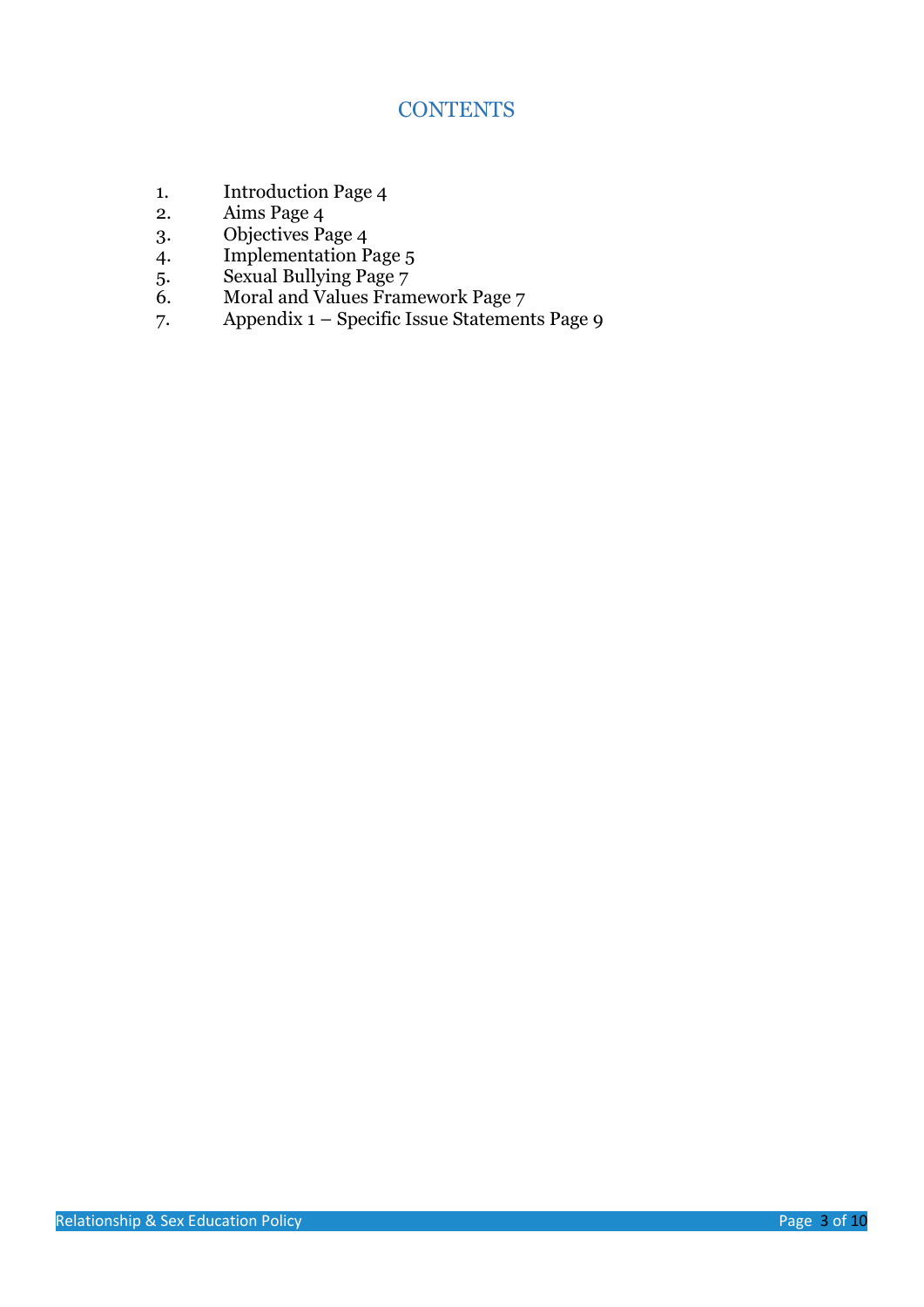#### 1. INTRODUCTION

Ark Boulton Academy is founded on ten moral virtues. We believe these virtues are important to develop character and have a positive impact on achievement.  As a result of virtues being at the heart of our culture at Ark Boulton Academy, students will be habituated in understanding virtue meanings, applying them to their daily lives and proficient at navigating moral and ethical dilemmas to identify themselves as virtuous people. Students will grow in proficiency to make practical, wise decisions for a flourishing life. This will prepare our students for life in modern Britain and be committed to shape society as compassionate citizens.   As a learning community we aim to grow together in understanding and cooperation, respecting each other's needs, beliefs and background, working ever more closely to fulfil individual potential for the greater good. Together with families and the local community, Ark Boulton Academy is dedicated to helping our young people to develop a lifelong love of learning, a sense of personal and civic pride and the confidence to not just navigate the modern world, but to shape it. Our approach is summed up in the African proverb, "It takes a whole community to bring up a child".

RSE teaches pupils to develop an awareness and respect for themselves and others. It aids the development of positive self-esteem, which will enable pupils to cope with the challenges of personal growth. It ensures that pupils are aware of the personal choices they can make and prepares them to make responsible decisions. It is as much about exploring feelings and emotions as it is a biological understanding.

As part of the sex and relationship education framework, pupils are taught about the nature and importance of family life and bringing up children, together with the challenges and responsibilities of parenthood. Pupils will learn about the significance of marriage and other strong and stable relationships (DfE 2011). Care is taken that no child is stigmatised because of his or her home circumstances and that an inclusive approach is always adopted.

At Ark Boulton Academy we believe that preparing students for life in modern Britain includes providing opportunities for students to develop morally, socially, spiritually and culturally through character development. These themes run throughout the formal curriculum; students learn about themselves, others, the local and global society in which they live and about democracy, tolerance, diversity and the rule of law.     

Personal, social and health education is also addressed specifically through regular whole day student conferences on 'rights and responsibilities. During which students explore themes relating directly to their personal emotional, mental and physical health and wellbeing as well as positive relationships and how to keep themselves and others safe.   

To enable the spiritual and moral development of students the academy's values are predicated on ten virtues which we seek to make explicit and relate to day-to-day life in the academy and the wider world. In order to complement this approach each week there is a specific virtue theme and related 'key question'. During assembly and form time students consider the impact of these virtues on their own lives, their community and wider world.  

We recognise the importance of the partnership of the family and the academy, of parents/carers and teachers, in this significant area of personal development. The academy will ensure that all children experience a planned programme of RSE that offers them the opportunity to explore attitudes and values, and develop personal and social skills, as well as learning the facts necessary for life. The RSE programme will reflect the Academy's inclusive ethos where all pupils, regardless of age, ability, gender, race or sexuality, have the same opportunity to benefit from the sex education resources and teaching methods.

It is important that the needs of boys and girls are met on the subject of puberty. Children with special educational needs and learning difficulties are included in sex and relationship education.

The Relationships Education, Relationships and Sex Education and Health Education (England) Regulations 2019, made under sections 34 and 35 of the Children and Social Work Act 2017, make Relationships and Sex Education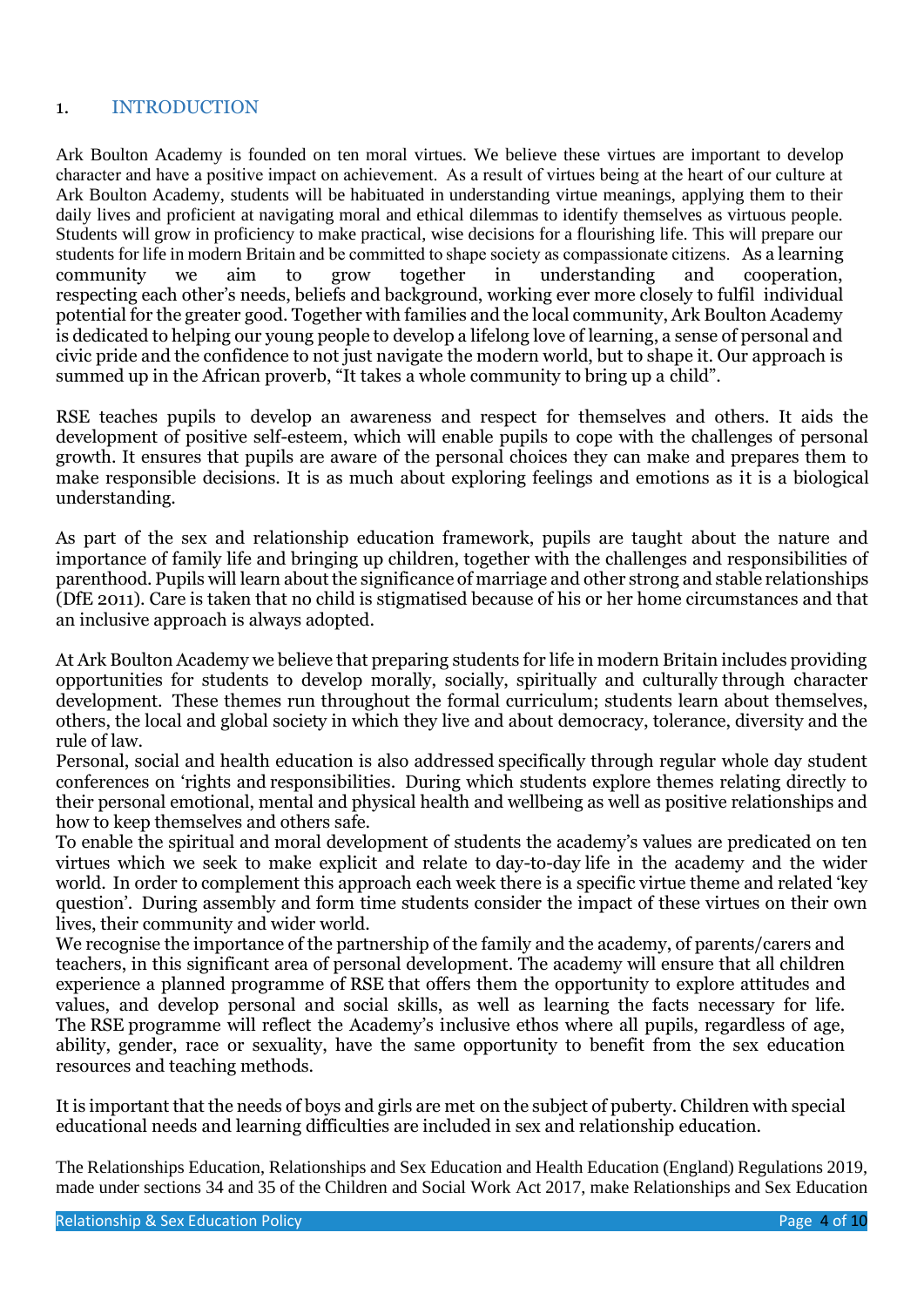(RSE) compulsory for all pupils receiving secondary education (DfE, 2020). Health Education and Personal, Social, Health and Economic Education (PSHE) continues to be compulsory in all schools.

### 2. AIMS

The relationships and sex education (RSE) programme at Ark Boulton is an opportunity for students:

- To clarify their attitudes and values with respect to sex and sexuality and to place them within a moral framework.
- Develop an understanding of factual information relating to this aspect of students' learning.
- To develop a range of appropriate personal skills.
- To develop skills and awareness and know where to go for help to stay safe online.

## 3. OBJECTIVES

The specific objectives of a SRE programme will depend on the age and maturity of the students involved. Underpinning all of them will be an understanding of the biological, emotional, social, legal and moral aspects of sexuality.

In order to achieve the aims the following objectives apply:

- To develop an understanding of a range of virtues and moral issues including the importance of family life in its many different contexts.
- To enable the students to understand the biological facts related to human growth and development including reproduction and contraception.
- To enable the students to develop further the nature of feelings and emotions experienced by themselves and others and the importance of healthy personal relationships.
- To enable the students to identify and use sources of help and advice available within the family, college and community.
- To present information to students about different types of contraceptives.
- To present information to students about HIV/AIDS and other Sexually Transmitted Infections (STIs) at an appropriate point.
- To assist the students in making informed decisions about sexual behaviour and the consequences of behaviour which carries risks.
- To enable young people to know and understand the legal framework relating to sexual activity.
- To foster a range of personal skills and qualities which will enable students to make informed choices and lead fulfilling and healthy lives.
- To develop an understanding of and sensitivity to different lifestyles, needs and the feelings of others.
- To develop knowledge of the following topics:
	- o Families and people who care for me
	- o Respectful relationships, including friendships
	- o Online and media relationships
	- o Being safe
	- o Intimate and sexual relationships, including sexual health
- To develop a zero-tolerance approach to sexual harassment and sexual violence for all staff and students
- To develop knowledge and awareness and respect for the LGBT community and possible targeting of this community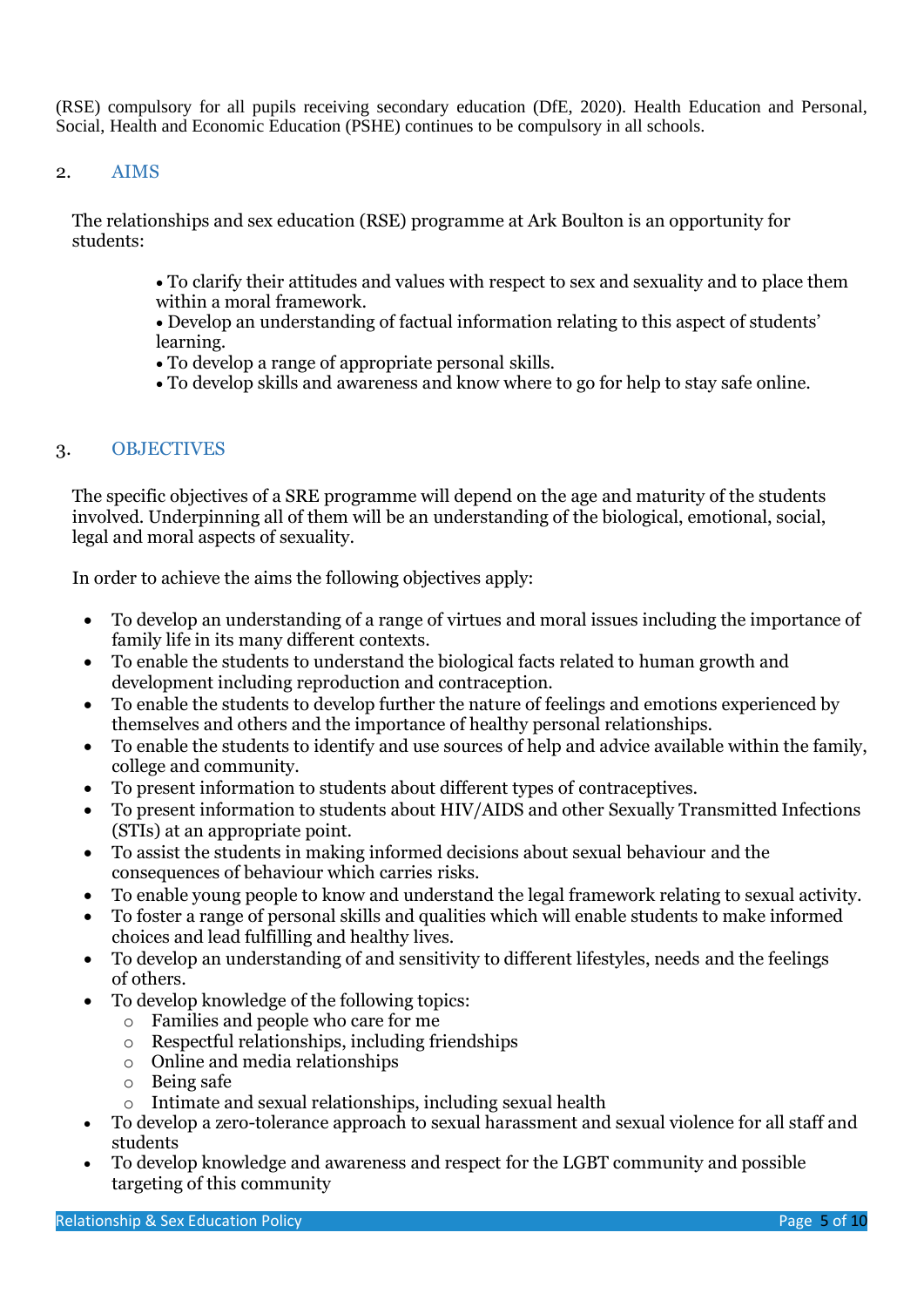- To understand the definitions and law concerning sexual harassment and sexual violence
- To understand sexual consent and legal definitions
- To signpost, have awareness and understanding of how to prevent sexual harassment; consensual and non-consensual, of staying safe online.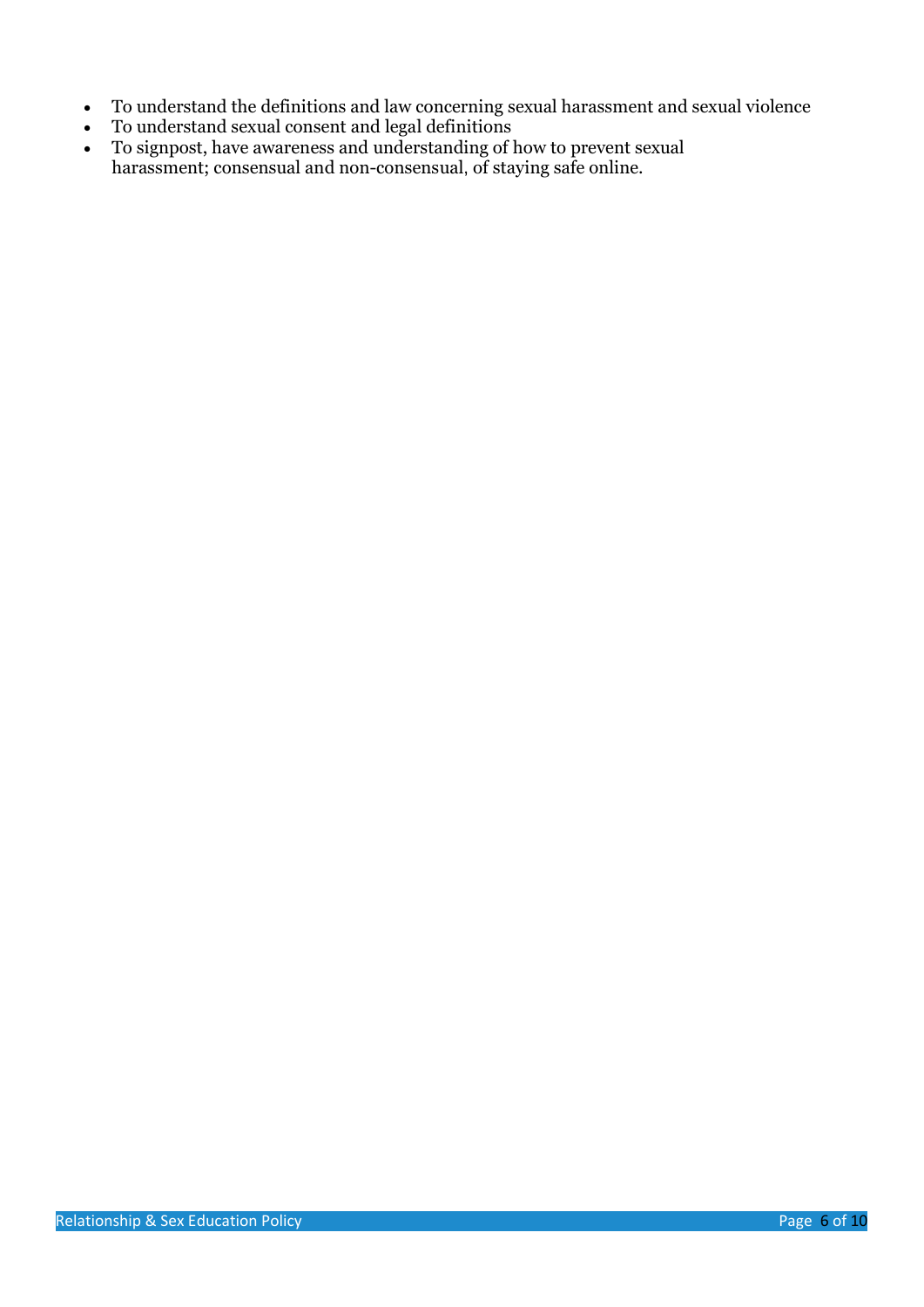#### 4. IMPLEMENTATION

Relationship and sex education will focus on physical, moral, social and emotional development of all pupils. Delivered within an inclusive ethos, we will develop an understanding of the importance of marriage, stable and loving relationships, respect, love and care, for family life (DfE 2011). Moreover, it will also explicitly teach the biological and emotional aspects of the processes of sex, sexuality and sexual health.

Students are supported in their personal development curriculum, assemblies and small group situations where appropriate. Specialist welfare support is also available for students who need individualised support.

#### **Organisation of academy sex education**

RSE sits firmly within the curriculum of Ark Boulton and will be taught with the same academic rigour and sensitivity as all other subjects. There will be a whole school approach from Years 7 to 11 where progression and continuity are built into the programme, in a culturally sensitive manner.

RSE will be taught in dedicated personal development programme lessons and within other areas of the core curriculum, such as Science, Drama, Religious Studies. Teachers will have specialist training to deliver and teach all of the aspects of RSE as part of the statutory guidance. Students will also consider and discuss the emotional aspects as well as legal definitions of sexual harassment and sexual violence. Form Tutors will focus on the social, emotional and moral aspects of RSE more explicitly with their small family style groups following the PSHE programme overseen by Assistant Principals for Behaviour and Culture.

#### **Teaching of sex education**

Students are taught in small, mixed ability groups, using resources that are designed to be accessible to students of all abilities. The programme involves the use of many resources. These are selected only if they support the aims and objectives of the programme, are easily accessible to students, respect the sensitivities of the students and their parents and are free of bias by gender, race or in any other form. Some of these are published materials, but many are produced by staff at the academy*.*

## **Training Provision**

Frequent professional development ensures that teachers are up to date, with the background biological knowledge associated with such topics as STI's and contraception. The delivery of the sex education programme by all staff at Ark Boulton Academy, following Character Education training in the statutory content, as well as moral and virtues education from international The Jubilee Centre, Birmingham. This ensures that staff can be offered adequate training in content and delivery. We also use external speakers e.g. academy nurse.

#### **Specific classroom arrangements**

RSE will be regarded and thoroughly planned in the same way as all lessons at Ark Boulton. There will be the same high expectations within the classroom of both the teacher, and the pupils. When planning lessons, teachers will consider appropriate groupings in respect of pupil experience and need. Mixed-gender classes will be the norm for both civitas and science sessions.

Boys and girls will be taught about issues such as sexual stereotyping and menstruation together, thus treating the issues as part of the broad RSE and in particular avoiding misconceptions and speculation. It is important to teach about sexually transmitted infections and contraception and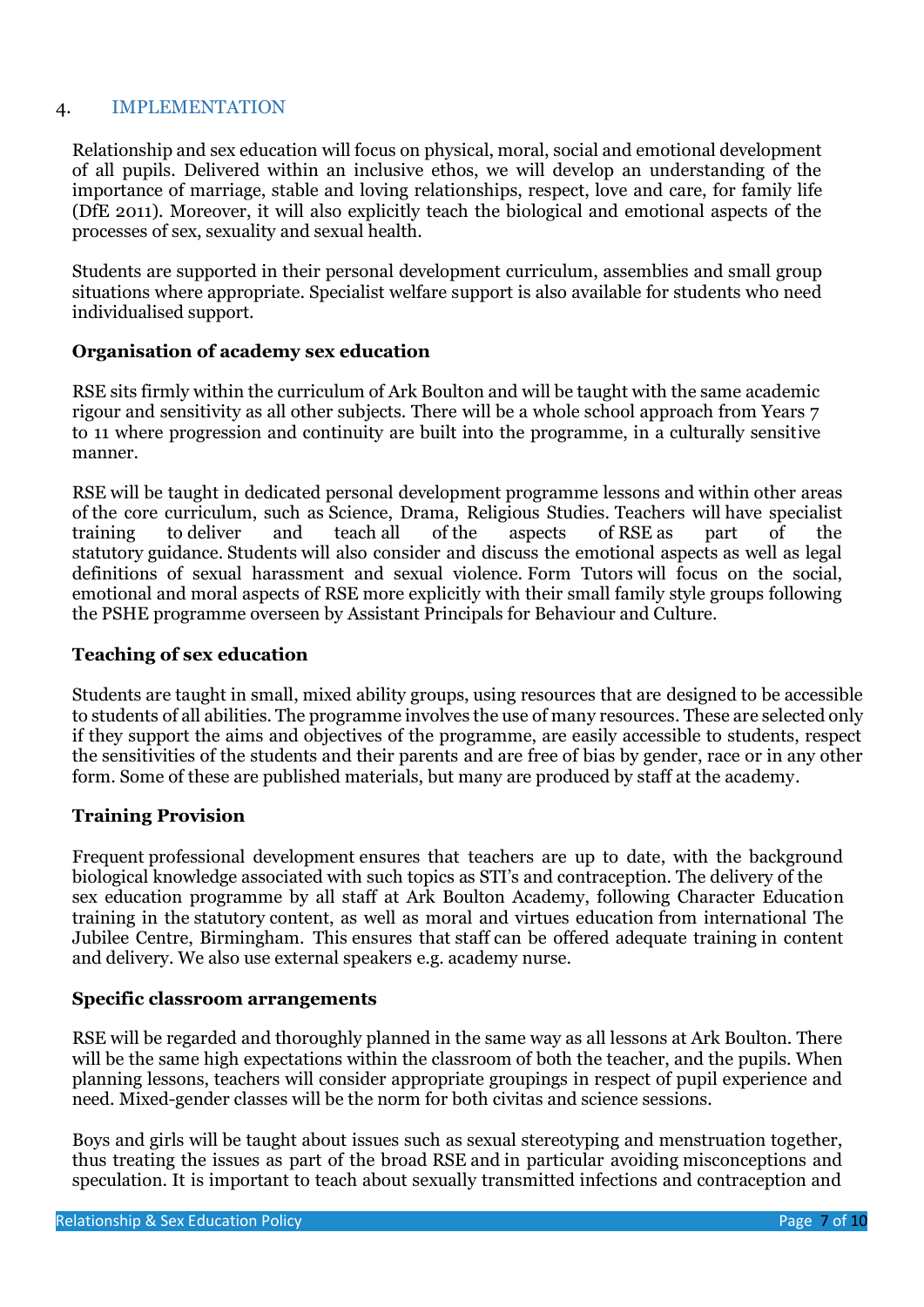as the academy develops may consider whether these issues need to be taught in mixed or single sex sessions. It is essential that all students' needs are met through effective curriculum planning, delivery and review of learning.

Children with Special Educational Needs relating to sex education will have their needs addressed both within the class, and where appropriate, on a one-to-one basis. Advice will be sought from the health professionals and SENCo, overseen by an Assistant Principal (Quality First Teaching).

# 5. MORAL AND VALUES FRAMEWORK

The prime responsibility for bringing up children rests with their parents/carers. We recognise that parents/carers are key figures in helping their children to cope with the emotional issues involved in growing up and in preparing them for the challenges and responsibilities which sexual maturity brings. They will wish to do so within the moral framework which underpins their individual family life. The teaching offered by the academy should be seen as complimentary and supportive to the role of parents. All of this work is situated within the moral and performance virtues taught through our Character Education Programme.

# **Equal opportunities**

The sex education programme has been devised to support the commitment of the academy to equal opportunities. It does this in the following ways:

- By establishing a balanced and relevant sex education curriculum which is accessible to all students.
- By using teaching strategies that encourage positive attitudes and challenge prejudice and intolerance.
- By providing a safe environment where the ground rules for discussing these issues are established very clearly.
- By using and expecting language which promotes positive images and mutual respect.
- By using gender neutral language which supports an inclusive ethos for all communities.

# **Dealing with sensitive issues**

Academy leaders understand that teachers should respond to all children's questions relating to sex and relationship education in an open and factual way, taking into consideration the family background, culture, religious beliefs, and pupils' differing experiences. The academy expects teachers to use their professional judgment and discretion when faced with, or answering, questions which they deem to be of a sensitive nature, for example homosexuality, contraception or sexually transmitted infections. In addition, teachers should follow academy protocols for supporting and reporting students who state they have experienced sexual harassment or incidences that may be deemed violent.

The following ground rules have been established to ensure that communication about sex and relationships is clear, consistent and unambiguous:

- Teachers should not enter into discussions about personal issues and lifestyles.
- No pupil or member of staff is expected to ask or answer questions about their life.
- Nobody is forced to take part in discussions.
- In discussions, teachers will promote the knowledge and use of accepted names of body parts. These will be the biological terms.
- Protocols for reporting incidences are followed consistently.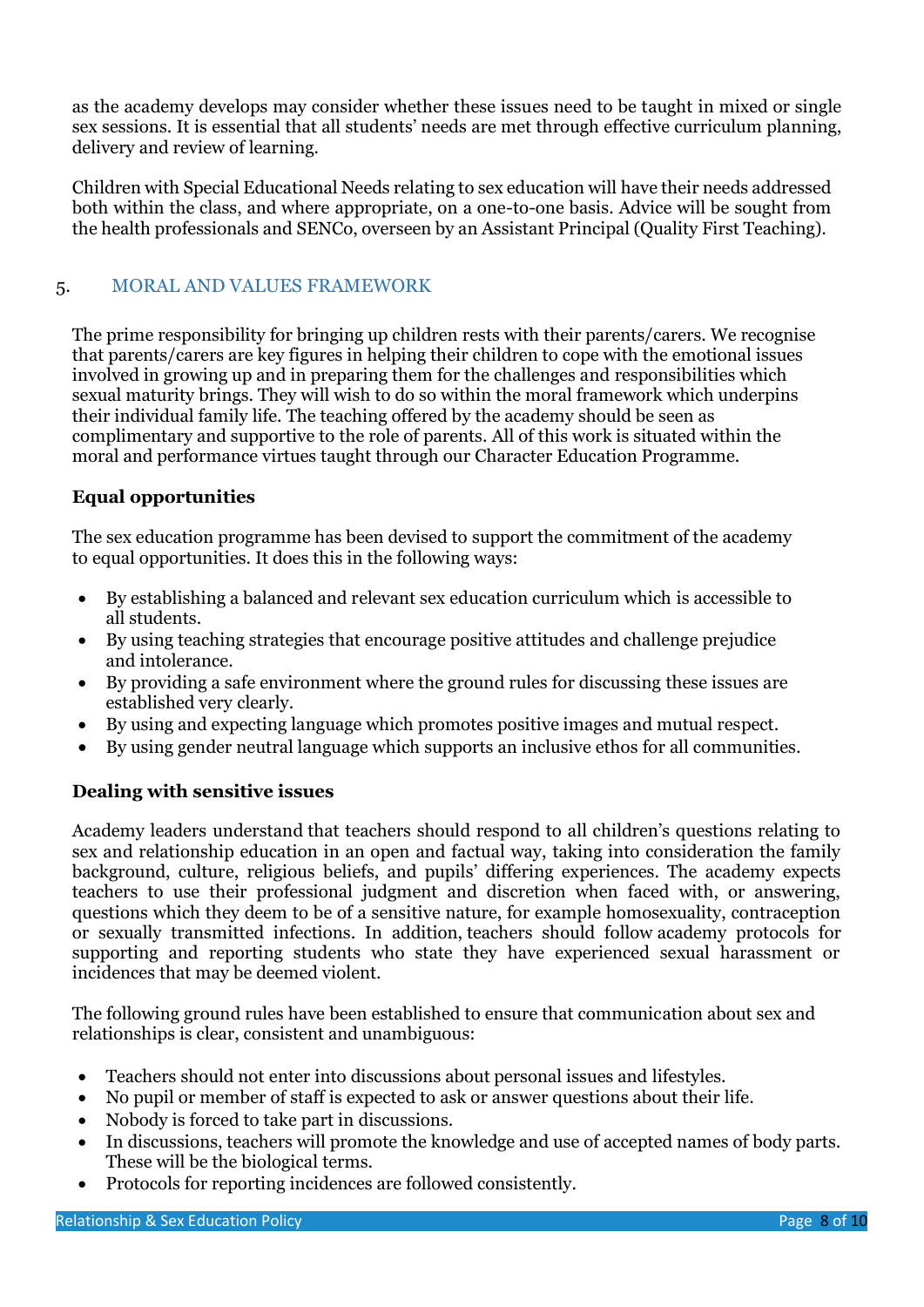• Meanings of words are explained in a sensible and factual way

# 6. APPENDIX 1 – SPECIFIC ISSUE STATEMENTS

# **Contraceptive 'advice' and information to under 16's (individually and in the classroom)**

Teachers should not offer individual contraceptive advice to students. This role is more appropriately performed by a health professional e.g. a Doctor or a Nurse. Work on contraception appears in lessons.

# **Confidentiality (individual and in the classroom)**

Confidentiality within the classroom is an important element of sex education. Teachers should, however, take care that they do not compromise themselves by promising confidentiality to individual students in 'delicate' situations. It is always wise in such situations to share information, most appropriately with a Head of House or member of the SLT. Legal guidelines will be followed.

#### **Child sexual abuse procedure**

The definition of child abuse is clearly laid out in the academy's Safeguarding Policy and the relevant steps that need to be taken in a case of suspected abuse. Procedures are mandatory upon all those dealing with child abuse in academy. All staff are aware of the procedures which are documented in an abbreviated form in the staff diary.

#### **Right to withdraw child from sex education**

As a school, we aim to work in active partnership with families, value their views and keep them informed of the RSE and sex education provision.

The statutory guidance for RSE and Health Education came into effect in all secondary schools from 2020. Parents will not be able to withdraw their child from any aspect of Relationships Education or Health Education. However, parents have the right to request that their child be withdrawn from any or all aspects of Sex Education, other than those which are part of the science curriculum, up to and until three terms before the age of 16. Parents should put their request in writing to the Head of School. Parents and where appropriate the child, will be invited to meet the Head of School who will explain the material and explore their concerns. After three terms before the age of 16, if the child wishes to receive sex education rather than be withdrawn, the school will make arrangements to provide the child with sex education during one of those terms. Where pupils are withdrawn from sex education, the school will document the process and the student will receive appropriate, purposeful education during the period of withdrawal.

#### **Bullying procedures**

Should issues of bullying or sexual harassment arise, the procedures laid down in the academy Anti-Bullying Policy should be followed.

## **Complaints procedure**

Ark Boulton has an open relationship with parents/carers and always encourages them to express their concerns to the academy so that they can be addressed.

## **Working with parents**